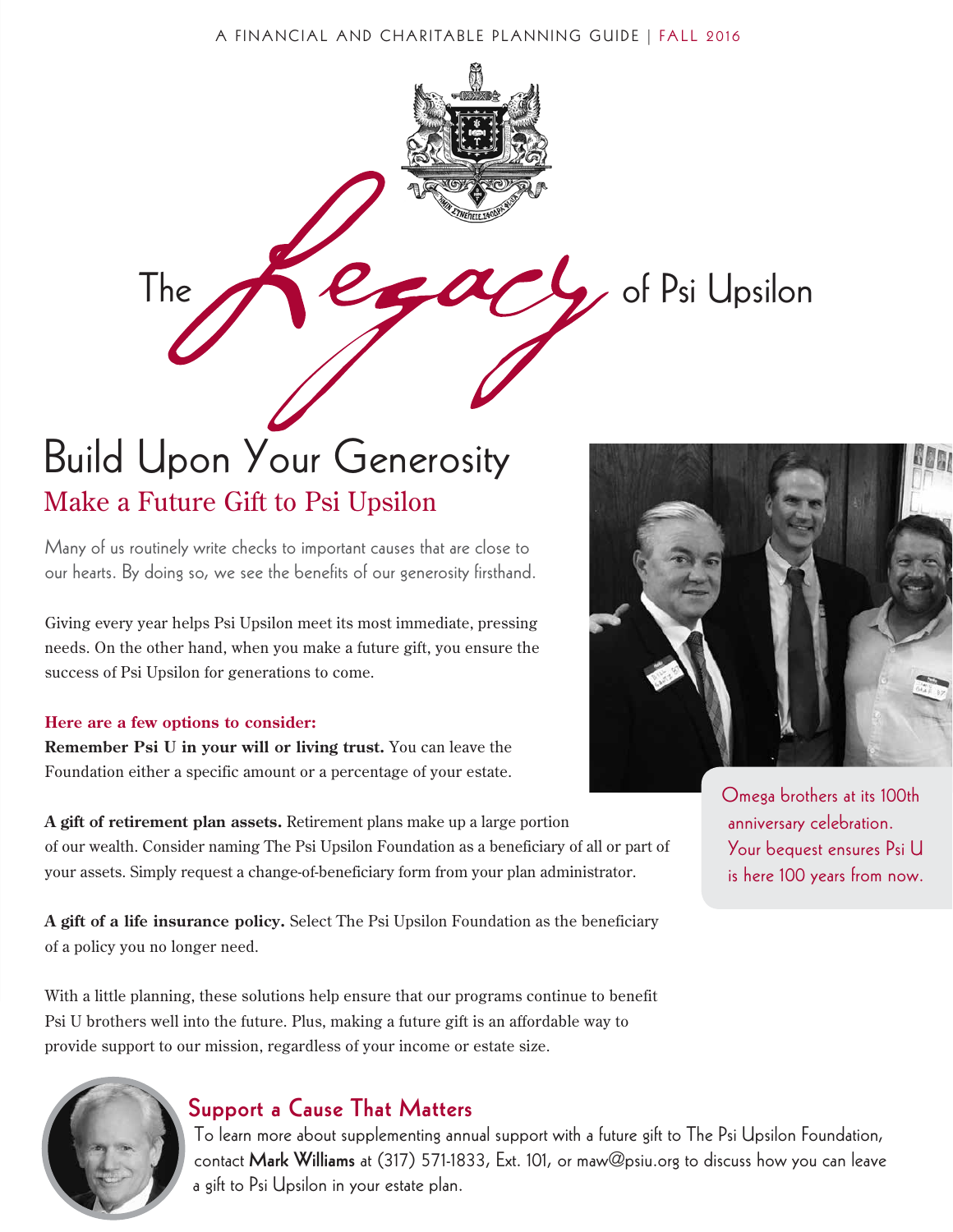# 5 Giving Strategies Made Easy for You Pre- and Post-Retirement

When Is the Best Time to Provide Charitable Support?

Retirement brings the opportunity to relax and enjoy the things you never had time for during your working years. It's also a perfect opportunity to support one of your favorite causes, such as Psi Upsilon. Review the chart below to discover five giving options.

## 5 Charitable Solutions for You

| <b>Type of Gift</b>              | <b>How It Works</b>                                                                                                                                                                                   | When to Set Up the Gift                                                                                                             |
|----------------------------------|-------------------------------------------------------------------------------------------------------------------------------------------------------------------------------------------------------|-------------------------------------------------------------------------------------------------------------------------------------|
| Cash                             | Write a check or charge a credit card.                                                                                                                                                                | <b>Anytime</b><br>Tax breaks can help you each year<br>(if you itemize).                                                            |
| Securities                       | Give appreciated securities owned for longer<br>than one year, and receive an income tax charitable<br>deduction when you itemize, eliminating tax on the<br>gain since you purchased the securities. | <b>Anytime</b><br>Consider this gift whenever long-term capital<br>gains taxes are an issue.                                        |
| Gift in your<br>will or trust    | Leave a specific amount or percentage of your<br>estate to The Psi Upsilon Foundation through your<br>will or living trust.                                                                           | <b>Anytime</b><br>You can change the gift as your life<br>circumstances require.                                                    |
| <b>Retirement</b><br>plan assets | Name Psi U as primary or contingent beneficiary<br>of part or all of your retirement plan assets.                                                                                                     | <b>Anytime</b><br>This tax-heavy asset makes a great charitable<br>gift after your lifetime.                                        |
| Charitable<br>lead trust         | Fund a trust that provides payments to the<br>Foundation for a term of years, with the balance<br>going to your family.                                                                               | <b>After Retirement</b><br>This trust is an excellent estate planning tool for<br>high net worth estates seeking to minimize taxes. |



## Are Charitable Gifts a Part of Your Plan?

Contact Mark Williams at (317) 571-1833, Ext. 101, or maw@psiu.org for more information about donation options that put your retirement plan assets to good use while supporting Psi Upsilon.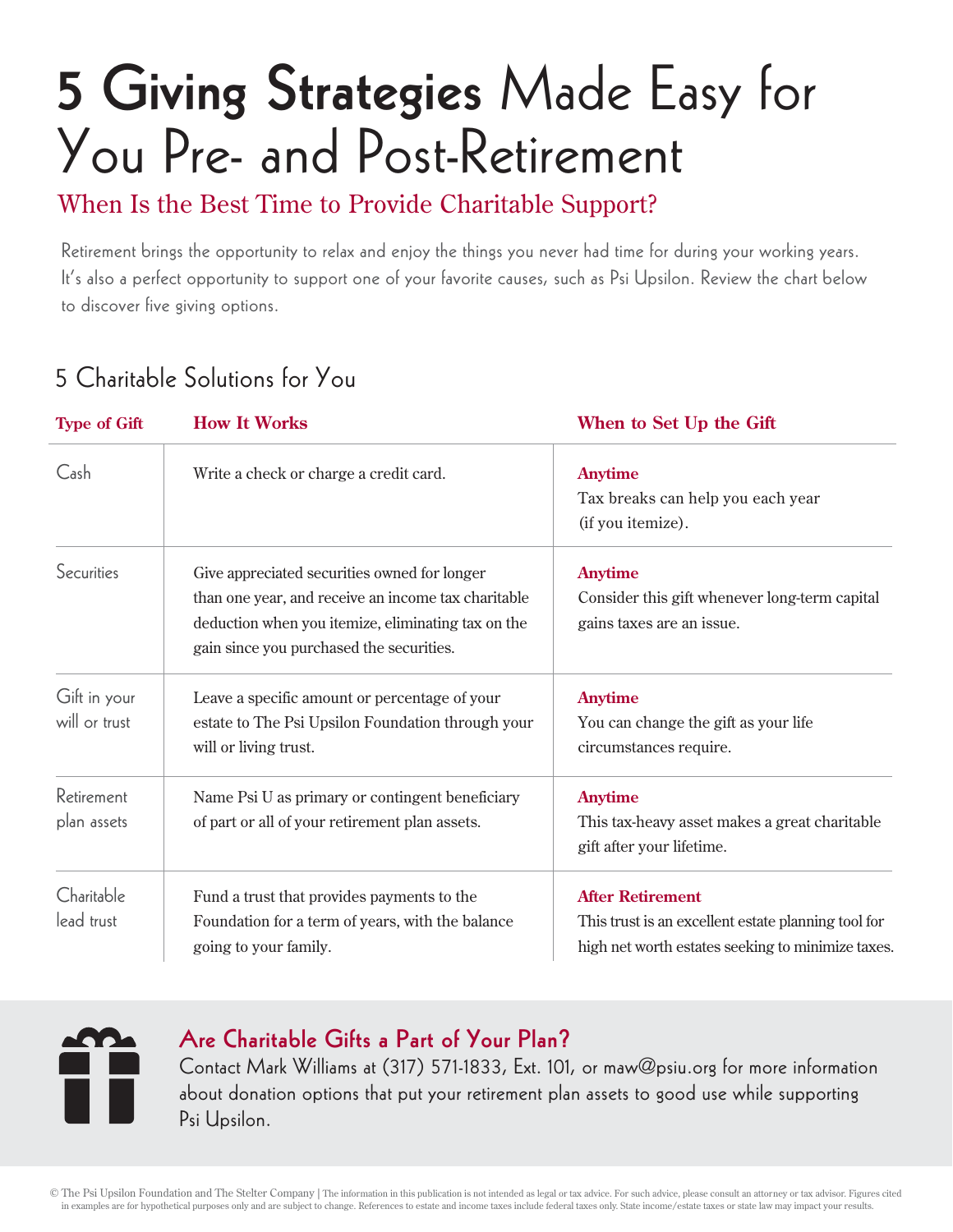Alumni at the 2016 Convention. Your bequest will allow Psi U to fulfill its educational mission.

## Create a Lasting Legacy

When you create a will, you gain peace of mind knowing that you're protecting the important people in your life. You can also use your will to invest in the causes that are close to your heart and create a permanent testament to the values that are important to you.

By leaving a gift to The Psi Upsilon Foundation in your will, you ensure that we can continue to carry out our mission and create lasting improvements that benefit Psi Upsilon for years to come.

### **A Worry-Free Way to Support Psi Upsilon**

We all want to make a difference in the lives of others, but the future can be unpredictable. That's why including a gift in your will is the perfect way to support Psi Upsilon. Because you're not giving away any assets until after your lifetime, you're free to alter your plans if your circumstances change. This way you ensure that you and your family have the resources you need now and that Psi Upsilon has the support we need in the future.

#### **Make a Permanent Impact**

Including The Psi Upsilon Foundation in your will is an easy process. Here's how it works:

- **1.** Ask your estate planning attorney to use our official language, right, when you create your will. If you already have a will, simply ask your attorney to amend the existing document to complete your gift.
- **2.** Once your gift is in place, let us know. It would be our honor to thank you for your foresight and ensure that your gift is used as you intend.
- **3.** Contact Mark Williams at (317) 571-1833, Ext. 101, with any questions you may have about making this type of gift.



Make sure future generations enjoy lifelong friendships with a bequest to Psi U.



If you are ready to include a gift to The Psi Upsilon Foundation in your will, ask your estate planning attorney to add this suggested wording to your will or living trust:

*I give to The Psi Upsilon Foundation, Indianapolis, Indiana, (the sum of \$ or percent of the rest, residue and remainder of my estate) for its general purposes.*